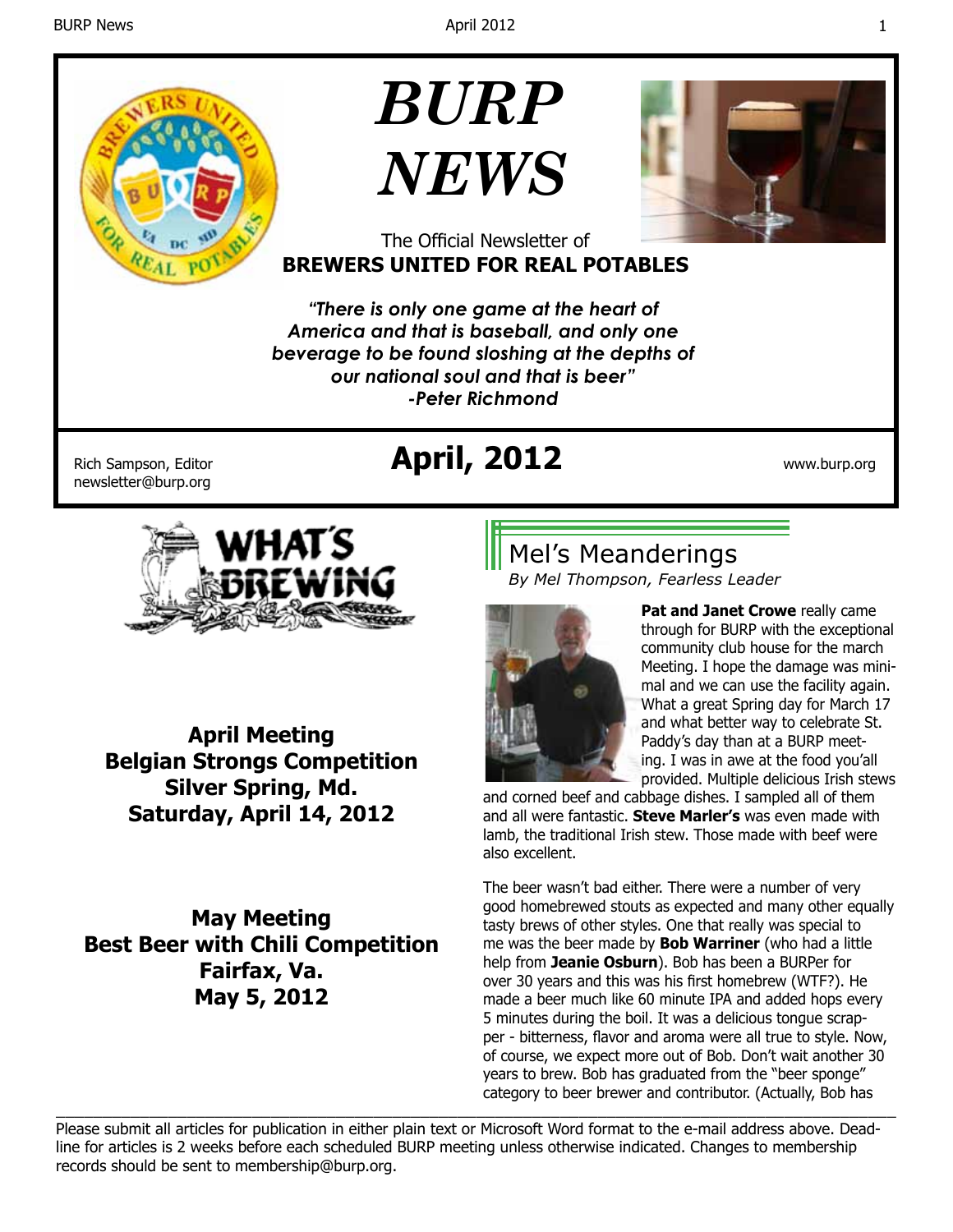always been a very generous BURPer).

Thanks to everyone who purchased raffle tickets. Because of your generosity, BURP donated \$157 to the **Capital Area MS Society**. Be thinking of a charity for future months and make your suggestions to me so that I can run it by the officers.

Once again there were a number of new members in attendance (who I failed to recognize during the business part of the meeting – please remind me next time!). And it was nice to see **Greg Kushto** and **Kristina Monteforte**, new members from February, returning to spend the day with BURP. Looks like **Zech Ziebarth** is becoming a BURP regular. It was interesting that some long time members commented that there were many faces that they didn't recognize at the meeting. Yes, BURP is growing and with our common interests, no one remains a stranger for long.

With all the Spring events going on, I hope you are able to make it to the April meeting at **Paul and Jamie Langlies**' home in Kensington. They are long-time BURPers/home brewers and have been representing BURP at the Meridian Pint homebrew comps. They have been a great recruitment tool for BURP as several of our newest members are the direct result of Paul and Jamie's efforts. Remember, this month is the Belgian Strong competition. Be careful how much you consume as many well-made examples will hide the alcohol. Reduce intake or wait it out. We don't want to see anyone leaving behind the wheel who is not completely sober. This takes a team effort. If you see someone who appears to be impaired, stop them, call them a cab, whatever it takes.

**Bob King**, with the help of his team, has procured a huge assortment of prizes for the Spirit of Free Beer to be held May 12 at **Mad Fox Brewing**. **Port City Brewing** has agreed to store SOFB entries in their facility until the comp. Let's support these friends of BURP. Speaking of friends of BURP, **Kevin Blodger**, head brewer at **Gordon Biersch**, Rockville is headed for greener pastures starting his own brewery in Baltimore. We wish Kevin much success. Long time BURPer, **Christian Layke**, is taking over as head brewer, so the mutual support will continue.

I'm looking forward to trying some great Belgian homebrews on the 14<sup>th</sup> and some Belgian food. How about mussels, waterzoi and frites? Or Belgian chocolate? You can get as creative with your food contributions as the brewers will with their beer. See you there.

#### Cheers!

 $PS - I$  tasted the BURP 30<sup>th</sup> anniversary barleywine and it is delicious! Thanks to **Andy Anderson**, **AJ DeLange** and crew. When are we going to drink some guys?

Oh, and one more thing – we are raising BURP dues. They have been ridiculously cheap for years. As an example, the **Oregon Brew Crew**, established a few years before BURP in 1979, now charges \$35 for single and \$55 for 2 person family memberships. Don't you think it is time? Oh, this is April 1 as I write. Never mind.

From the Ministry of Culture *By Justin Housenger and Mike Reinitz Co-Ministers of Culture*

The purpose of BURP monthly competitions is to encourage brewers to advance their brewing skills by improving recipe formulation and/or technique based on objective feedback from score sheets or by experimenting with styles they've never brewed. Competitions promote education and the availability of great tasting homebrewed beer at meetings.

#### **Stout Competition Wrap-Up**

The 22<sup>nd</sup> annual Dan McCoubrey Stout Competition was a fantastic competition that featured 16 beers total with representation from every sub-category except Foreign Extra Stout. Many thanks goes out to the judges who volunteered who were **Wendy Aaronson, Tom Cannon, Bruce Bennett, Nick Griner, Matt Pyle, Brian Matt, Trich Koch, and Anne Stevens**. Our panel of BOS judges (Trish, Matt and Wendy) were able to decide between the final four beers to come up with a Top 3 for a ribbon.

In first place, with an effortlessly drinkable roasty dry stout were the Dickheads (**Tom and Colleen Cannon** and **Pat and Janet Crowe**). Second place went to **Bob Rouse** with his silky Oatmeal Stout, and third place went to **Andy Anderson** with his delicious dry stout. Congratulations to the winners, and thanks to all who entered and again to our judges…great competition!

#### **Spirit of Free Beer Update**

There is a lot to report for this year's 20<sup>th</sup> Spirit of Free Beer Competition. Advertisement and outreach has begun with news feeds on social netowkring sites like Facebook and Twitter as well as the posting of the official SOFB advertisement flyer at home brew supply establishments and places like that. Check out our nearest homebrew store or brew pub in the area to get all the information you need about entry drop off, cost, and other logistics.

Online registration went live on the first of April, through the BCOE system as in years past that is available off of the official Spirit of Free Beer Website (http://sofb.brewcompetition.com/). As a reminder, drop-off locations will be at **Flying Barrel** (also the mail-in site), **Maryland Homebrew, myLHBS**, and **Cairo Wine & Liquor** in DC

Other planning for the competition is well underway and a large group of volunteers have been working hard to ensure this year's competition is a success. Judging will once again be held at **Mad Fox Brewing Company** on Saturday, May 12 with entries due by Friday, May 4. **Port City Brewing** has offered to store entries for us prior to the competition, and we are working on a potential judging site for the Friday night before the competition as well. In the event that we cannot secure a central single location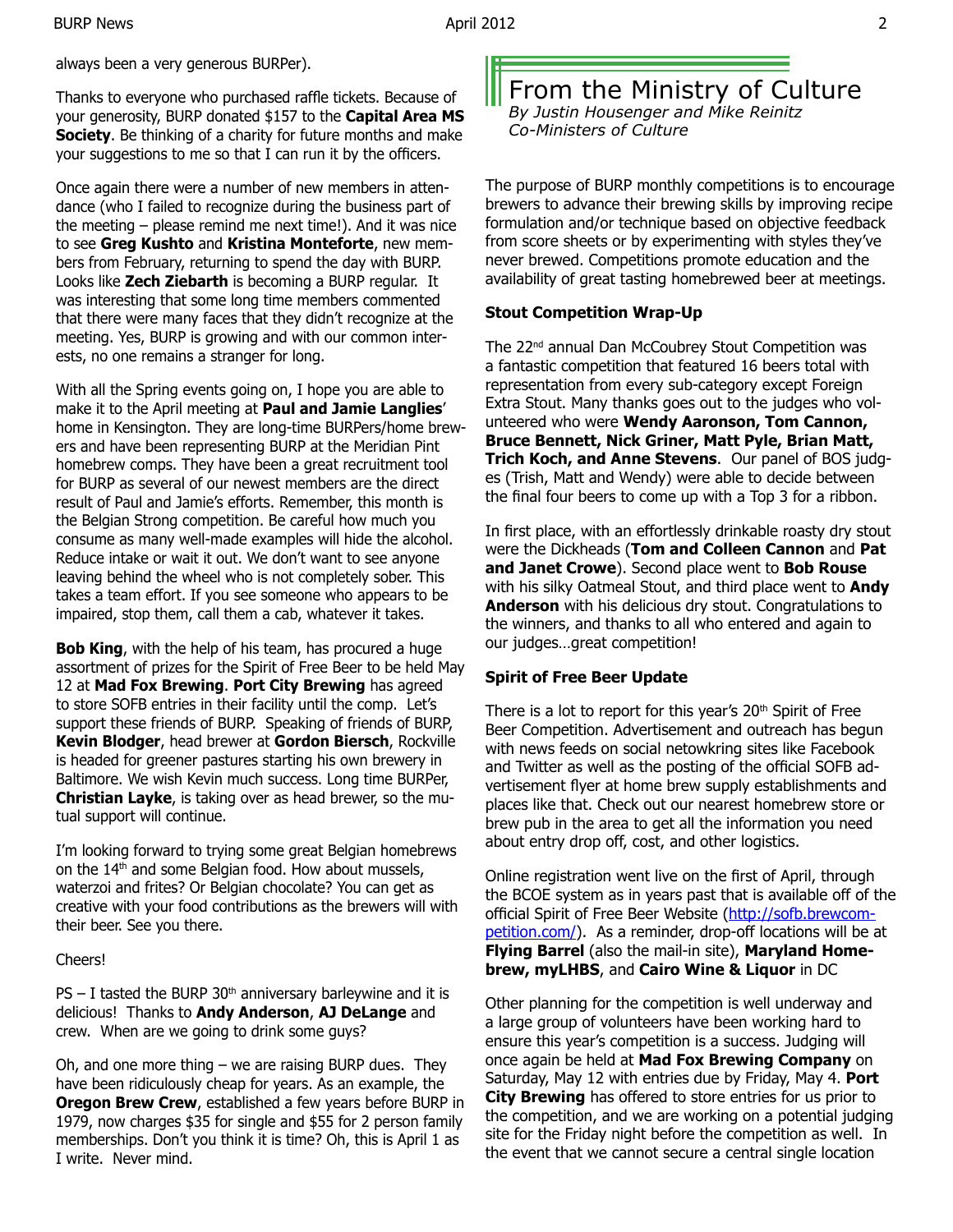

*[Justin Housenger (left) and Mike Reinitz]*

for Friday, May 11<sup>th</sup> judging, we will likely hold a judging site at volunteer's houses (one in MD and one in VA) as in years past.

**Bob King** is our Prize Coordinator this year and who along with his team have been tena-

cious so far to say the very least. Bob and others have been attacking this very demanding and important role to amass (at the time of this writing) no less than 87 sponsors so far. Bob has informed us that the effort is still ongoing and even 90 or more sponsors is not out of the question. It goes without saying that we're going to have some incredible prizes for this year's competition including gift certificates, 55 lb bags of grain, a full kegging system, temperature controllers, Polarware brew kettles, and a couple of chances to "Brew with the Brewmaster" at nearby breweries and brewpubs. The only way to win though, is to enter!

Finally, we can't stress enough how other volunteers that aren't on the SOFB planning committee are essential in making this competition smooth and enjoyable for all. We will need help, especially the weekend before and of the competition, to check-in and sticker entries, transport to the holding facility (Port City), sort the beer, and transport it back to the Friday (May  $11<sup>th</sup>$ ) judging locations and Mad Fox Brewery. We'll also need people the day of the competition at Mad Fox (after the beer had been judged) to volunteer to take the extra beer back to a few houses to store for a month until the June meeting when we drink the leftovers. If you have interest in helping out with any of these tasks, it would be an immense help as we are expecting more entries this year than in any SOFB ever. Contact Mike or Justin if you can offer help in any capacity. We really appreciate it.

#### **Upcoming Monthly Competitions**

As a reminder, the calendar of competitions has been set through March 2013 and is available on the BURP website, so brew, brew, brew! There will be a Ministers of Enlightenment educational tasting session (conducted by **Robert Stevens** and **Steve Marler**) at the April meeting which will focus on wheat beers, which is the July Competition.

The pre-registration of beers has been working great so far and we ask that everyone register by the Thursday prior to a meeting – we will not be accepting unregistered entries on the day of a meeting. Please email Mike and Justin at culture@burp.org to register. Additionally, we'll need volunteers to judge at all the upcoming competitions. The team style judging of ranked BJCP judge and novice judge has been very effective, and really gives the aspiring judge some hands on practice with an experienced judge. Those especially that are in the upcoming BJCP prep course to

take the exam early next year are encouraged to practice judging as often as they can and the monthly competitions are a great place to start. Find Mike or Justin before the judging starts or email us at culture@burp.org before the meeting to let us know if you're interested. The goal is to get a lot of judges and keep flights small (3-5 beers), so that the competition goes quickly and we can all get back to enjoying the meeting.

April Competition: April's competition will turn the dial back up on strength as we welcome in beers from Category 18: Belgian Blondes (18A), Dubbels (18B), Tripels 18C), Belgian Golden Strong Ales (18D), and Belgian Dark Strong Ales (18E). There's no better way to welcome in the warmer weather than with this diverse, flavorful set of ales.

May Competition: May is the annual chili meeting and "Best Beer With Chili" competition. As in past years, this is a keg competition, which means you need to submit at least a 2.5 gallon keg. Entries will be judged by popular vote. You will still need to pre-register though so that we can create labels and ballots. Any style is fair game as long as it helps to beat the spice!

June Competition: As in years past, there will be no competition in June as we all enjoy the hundreds of SOFB leftovers.

## BURP Prosperity Report

*By Mark Hogenmiller & Bob King Minister of Prosperity & Minister of Raffles & Philanthropy*

#### **Charity of the Month – March 2012**

The charity for March was the **National Capital Chapter of the National MS Society**, with \$157 of the raffle donations going to them! The chapter is committed to providing vital support and personalized services to the many thousands of individuals living with MS in the Washington, DC metropolitan area, their families, friends, and colleagues.

More information can be found at http://www. nationalmssociety.org/chapters/dcw/index.aspx

**Merchandise News** - We still have the following available:

BURP Lapel Pins - \$3 (make great exchange gifts while pub crawling)

BURP Euro Style Stickers - \$1 (buy one for all of your cars and kegs)

**NEW!** BURP Beer Mats/Coasters \$20/Sleeve of 100

BURP 30th Anniversary T-shirts \$10 Sizes M, L, and XL available

See me at the next meeting to purchase merchandise.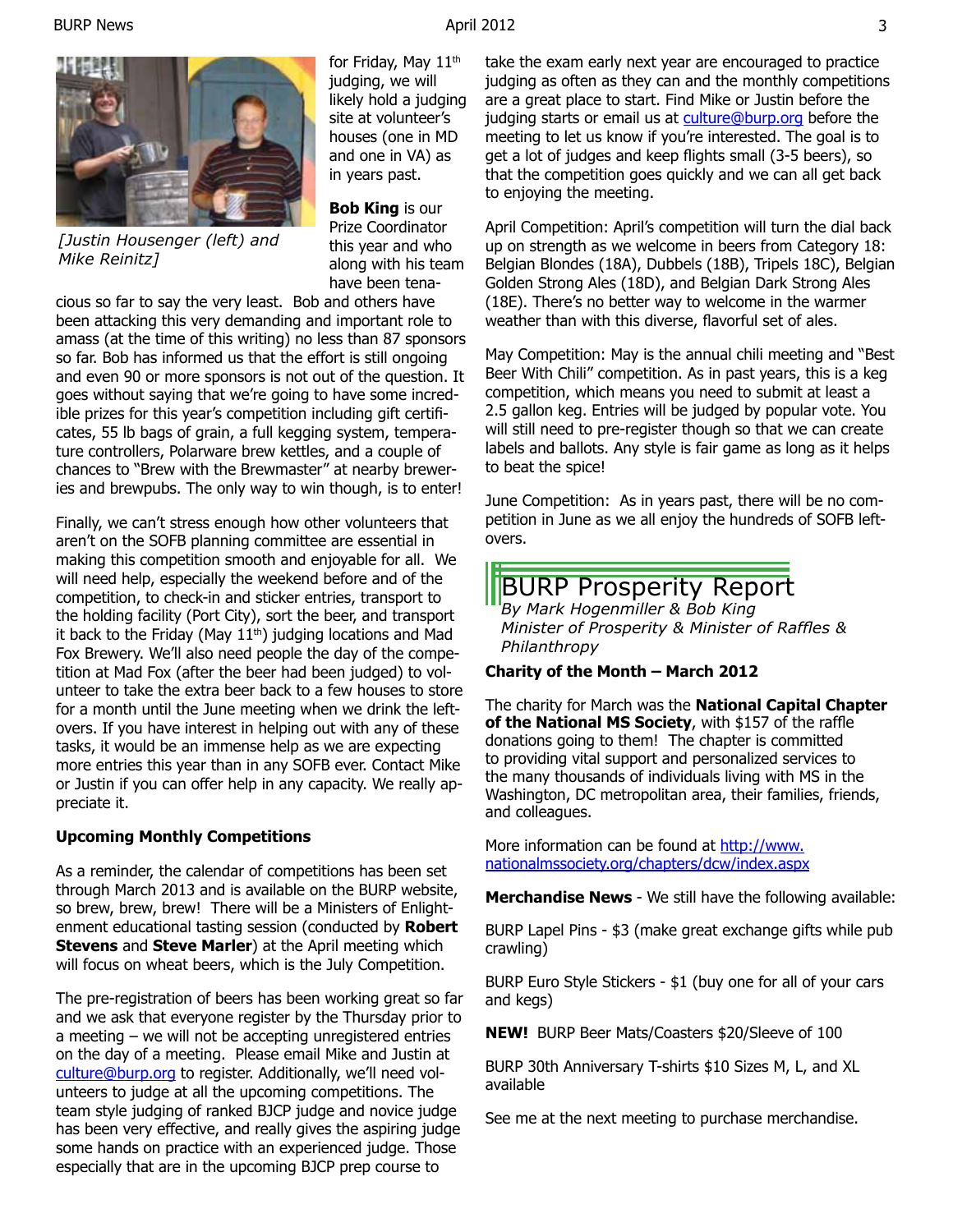BURP members are reminded that all expense submissions must include details. Required details are date, exact amount, detailed item description, any special circumstances, and name of person to be reimbursed. Event coordinators should maintain a spreadsheet for their project. Correspondence can be sent to me at prosperity@ burp.org .

#### BURP Institute of Zymurgy *By Steve Marler and Robert Stevens Deans of Enlightenment*



Our lagers have been brewed but the way things are going we're not sure there will be enough time to brew all the ales that we normally brew before the summer heat arrives. As always there never enough time to brew all the

beers we want. But we digress, the Institutes recent and planned activities are:

#### **Enlightened Happy Hour**

On Monday April the 2nd **Pizzeria Paradisio** hosted a BURP happy hour. There was a nice selection of beers for the group to try and discuss. Those in attendance were treated to half price draft beers. Special thanks to **Greg Jasgur**, Executive Bar Manager for Pizzeria Paradiso, for helping us arrange the happy hour. The purpose of the happy hour is to enlighten BURP members on what is the latest and greatest coming from the craft brewing scene. Always fun to drink and discuss the beers we plan to brew! The group seemed to agree that BURP should organize more happy hours. Save the date of May  $1<sup>st</sup>$  for our next happy hour. We will announce the location via burplist. Please come join us.

#### **Monthly Meetings**

Although the March BURP meeting was the annual Dan McCurbray Memorial Stout meeting, **A.J. DeLange** led a tasting and discussion on lager beer. The tasting was held in March in hopes that members would take what they learned to a brew a lager for the German lager competition that will be held in September.

AJ began the tasting with a Michelob to highlight the clean lager character and the lack of hops. This was followed by a tasting of a Helles that he brewed. While tasting the beer AJ discussed the water profile of pilsners brewed in Germany and the Czech Republic. Next up was a tasting of German style Pilsners which included Victory Prima Pils and a growler of AJ's Pils. He discussed bitterness levels in pilsners, and quipped about what happens when you assume a pound of hops is a pound of hops.

With the arrival of **Rick Garvin**, the group was treated to a growler of Mad Fox Praha Pilsner. AJ took the opportunity to discuss the difference from beer brewed with local water compared to water that has gone through reverse osmosis. The discussion took an unexpected turn when Modelo Special was poured. AJ thought he purchased Negro Modelo. The Modelo Special gave AJ the opportunity to discuss skunky beers and what causes this off-flavor. Luckily we were able to wash the taste of the Modelo away with some of AJ's Marzen beer. The tasting and discussion concluded with a growler of AJ's bock and Spaten Optimator. While sampling these big malty beers, AJ discussed the process of decoction mashing. Thanks AJ for taking the time to share your extensive knowledge of lager brewing and water.

Following the discussion, **Robert Stevens** lead the Brewers Corner. Five members shared and provided description about their home brews. There was a lively discussion of the beers' positive features and instant feedback on changes that might improve the beers. Thanks again to those who shared their beers.

At the April monthly meeting we will be tasting German Wheat and Rye beers. After the tasting, we will have another Brewers' corner so bring your beers that you would like to discuss and receive others' feedback.

#### **BEST Group**

Nine members of BURP's BEST group participated in a discussion on beginning mashing. **Steve Marler** went through the basic principles of brewing and showed a video of an infusion mash brewing session. The general response to the presentation was positive.

The April Best meeting topic will be Beer Off flavors. Some future BEST meeting topics will be recipe formulation, kegging beer, Yeast and Hop profiles. Hope to see you there. If you have any questions contact **Aaron Share** at best@ burp.org

#### **Mashtun**

The first group is scheduled to build their new Mashtuns on April 28. The Mashtins are cooler chest, CPVC pipe with a stainless steel screen system that can be built to any size. The cost will be approximately \$30 for supplied screen, piping and fittings. Larger chests may be more. Although the group is pretty full, there may still be space for one more person so let us know if you would a new Mashtun. **Larry Koch** is going to meet with the people building the Mashtuns at the April monthly meeting to discuss the time and materials needed.

Those that do not build their Mashtuns with the first group will be scheduled to build their new Mashtun with the next group.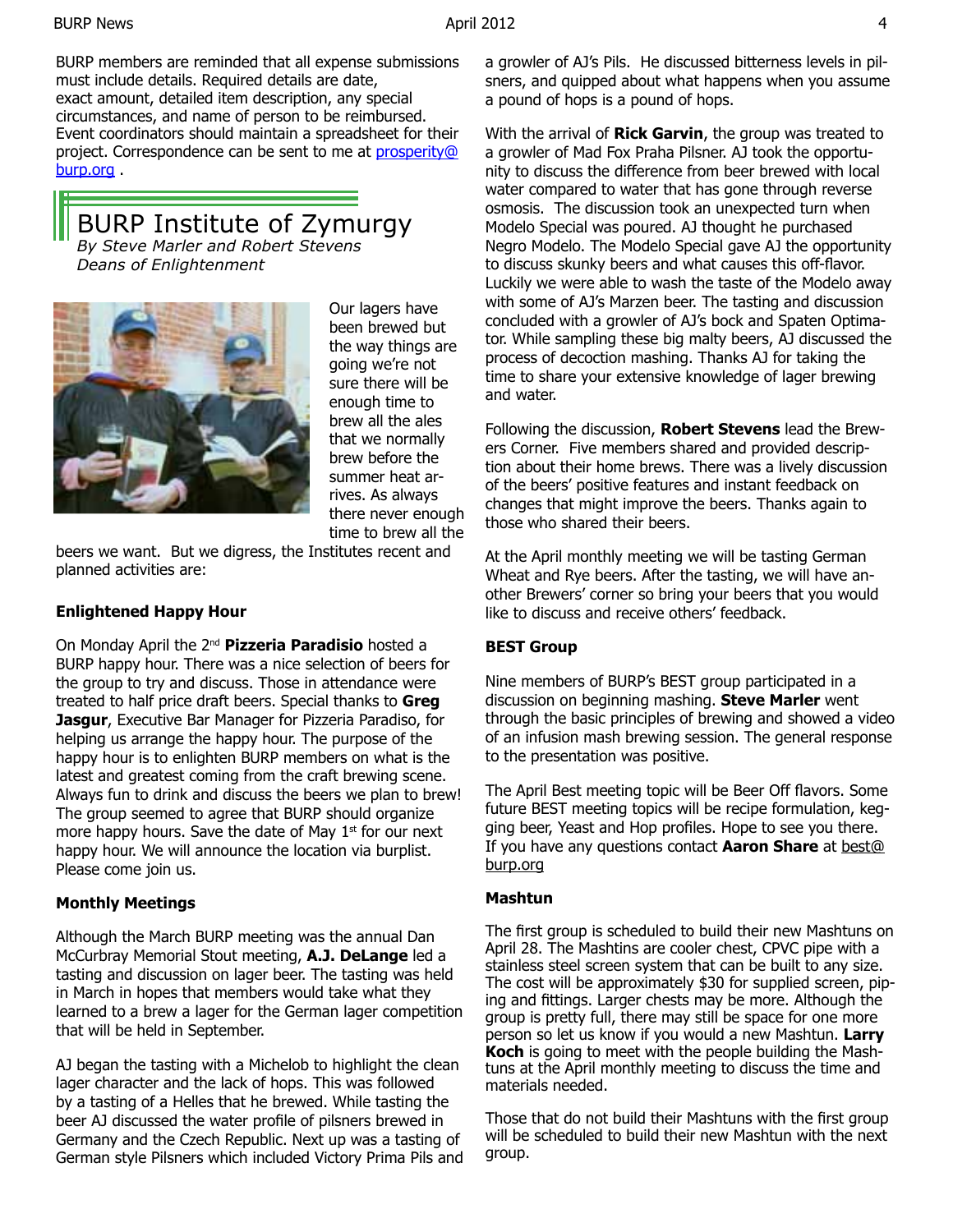**BYO** 

Do not wait until the last moment to order your half price BYO subscription. You can save \$14.00 on a regular \$28.00 one year subscription or \$28.00 on the regular \$56.00 two year subscription. This is a great value but it will not last forever. If you are interested in receiving these savings, contact **Royden Henry** at BYOsubscription@BURP.org.

## This Month in BURP History *Compiled by Bill Ridgely*



**10 Years Ago (Apr 2002)**  – The month started out sadly for those of us who had become friends with **Matt Young**, the friendly face behind the counter at the **Brew Masters**  homebrew supply shop in Rockville. Matt, barely 30 years old, succumbed to cancer on April 13 after a long and heroic struggle with the disease. A good sized BURP contingent came together at the

memorial service to reminisce about the joys of knowing this remarkable young man. He was (and remains) greatly missed in the homebrew community. But the onset of Spring had a way of softening one's sorrows, and the club dutifully met at the home of **Bud & Helen Hensgen** in Arlington to celebrate life's seasonal renewal. There was a threat of showers all day, but not a single drop fell on our collective heads. India Pale Ale was the theme, and host Bud kicked off the festivities with an excellent educational seminar and tasting of commercial examples. Following the seminar, BURPer **Alison Skeel** (subbing for regular Culture Ministers **Steve Marler & Robert Stevens**, who were on travel) ably conducted the IPA homebrew competition. It was a hard fought contest with lots of great IPA's, a style that many BURP brewers had by now wholly embraced. But only 3 beers could garner ribbons. The results, announced at meeting's end, were: 1st place, **Keith Chamberlin & Mel Thompson**; 2nd place, **Mel Thompson**; and 3rd place, **Bud Hensgen & Christian Parker**. All winning beers were American IPA's. The combined Apr/May 2002 issue of BURP News featured extensive descriptions of the beer styles for the next 3 upcoming monthly club competitions – IPA (April), Bock (June), and Light Lager (July). In between was May's open-style "Best Beer with Chili" competition. Co-Culture Minister **Steve Marler** also contributed a nice reminiscence of how far the club had come since **Tim Artz** launched the first Spirit of Free Beer competition 10 years earlier. In addition, Steve wrote a very helpful article on the Berliner Weisse style and how to properly brew it. There was only one contribution appropriate to the "April  $1<sup>st</sup>$  theme – about a new bar opening in Arlington with a bicycling theme. It was planning to serve a special beer named "Flat Tire Ale".

**15 Years Ago (Apr 1997)** – Bock was the theme at the BURP meeting held at the home of **Jamie & Paul Langlie**  in Kensington. The monthly competition was won by BURP Webmaster **Lynn Ashley** with his Maibock, which went on the represent the club in the AHA Club-Only Competition. BURPer **Jim Busch** treated the club to a keg of wonderful "Victory Prima Pils", a fairly new addition to the Victory portfolio.

**20 Years Ago (Apr 1992)** – BURP Enlightenment Minister **Rick Garvin** announced the club's first BJCP exam preparation class to begin in June. Rick also won the Porter competition held at the April club meeting with a beer called "Porter St, NW". There were 18 entries in the very large field.

**25 Years Ago (Apr 1987)** – There were a couple of club firsts at this BURP meeting. It was the first of many meetings held at the Oxon Hill Jaycee Center in Ft Washington, MD. Featured was a bushel of fresh clams brought by BURPER **Bill McLaren**. Bill cooked the clams while club treasurer **Duane Fraver** put on one of the club's earliest demonstrations of simple mashing techniques. Mashing was new to nearly all BURPers at this time, but an all-grain beer brewed by **Hank Rupprecht**, brought in a 5 gal soda keg (also a new development at the time) was a highlight of the meeting, which also marked the first appearance of an English beer engine, brought by **Joel Spencer** to serve his 3 gal soda keg of "Honey Beer".

**30 Years Ago (Apr 1982)** – The earliest surviving precursor to the BURP News, **Dan McCoubrey's** "Dear BURPers and Friends" monthly letter updating club activities, dates from this month. Dan reported on AHA President Charlie Papazian's mashing demonstration at the home of BURPer **Phil Angerhofer**, held on March 28. Charlie brewed his "Belchville Ale", an all-grain ale hopped with Saaz. The demo was taped for TV, and the club was attempting to obtain a copy of the tape for the li-beery. Dan also reported that the club was planning a bus tour of the Yuengling Brewery and the bars of Reading, PA, but that Yuengling only gave tours Mon-Thurs, complicating matters somewhat.

MemBeerSip Update *By Howard Michelsen Minister of MemBeerSip*

BURP welcomes our newest members: **Neil Russell** and partner **Karina Manasseh, Zech Ziebarth, Emily Knickerbocker** and partner **Matthew Swanson, Bob and Deborah Sholtes, Greg Kushto** and partner **Kirstina Monteforte, Ben Murray, Tom Brodowski, Jay and Cindy Wallin**, and **Peter Petrov**. Welcome new members!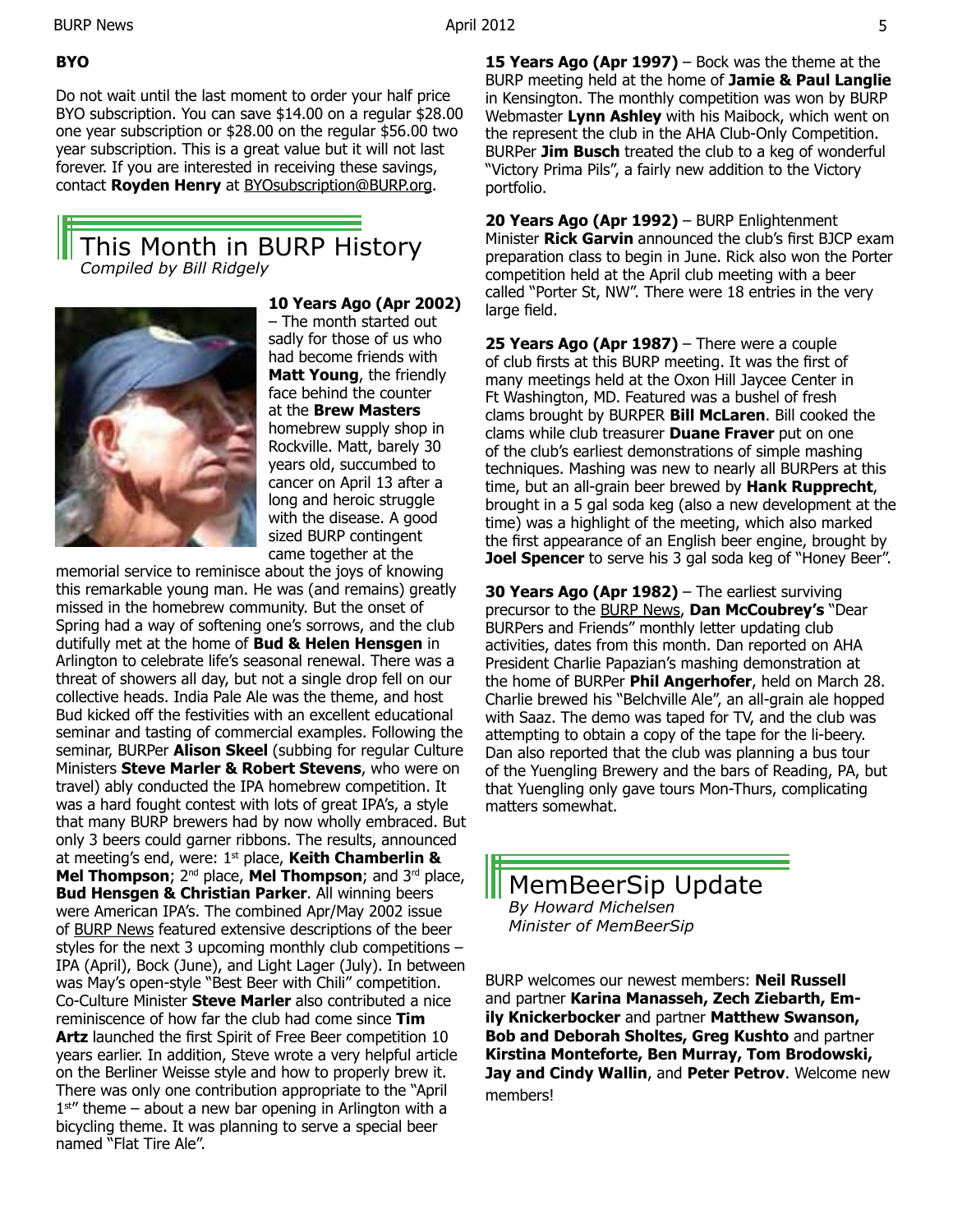## Details on Frederick Beer Week

*by Jim Bauckman, Bob Frank and Kevin Smith*

Approaching its 16<sup>th</sup> anniversary, Frederick, Maryland's original brewpub, Brewer's Alley, continues to expand and evolve as a brand. After removing the brewhouse originally located inside its Market Street brew pub, Brewer's Alley is working to install a new 3 bbl system by mid-summer 2012. For Brewmaster Tom Flores this system promises a platform upon which his brewery staff can experiment and develop new recipes.

At the offsite production brewery, called Monocacy Brewing Company, work began on a public tasting room, anticipated to open in May. Also in May, Brewer's Alley joins local and national brewers in celebrating both Frederick Beer Week and American Craft Beer Week.

Brewer's Alley is a proud sponsor of Frederick Beer Week, hosting and participating in several events from May 11 through May 19. This includes attending the Brewer's Association of Maryland "Maryland Craft Beer Festival" on May 12 at the Frederick Fairgrounds. From May 14 until May 20, Brewer's Alley is hosting and participating in American Craft Beer Week events. For more information visit the Brewer's Alley Facebook page at **facebook.com/** brewers.alley, frederickbeer.com or craftbeer.com.

#### **Frederick Beer Week Schedule**

Friday, May 11 is Frederick Beer Week's "soft opening," or mash-up, with unofficial kick offs events happening around Maryland's second largest city. Some of the week's other highlights include:

Saturday – The Maryland Craft Brew Festival kicks off American Craft Beer Week and Frederick Beer Week during this celebration of Maryland Microbrews! Up to 20 breweries will present over 80 different brews. The Frederick Events Plex, at the Frederick Fair.

Sunday – Mother's day events which includes the Pink Boots Society's "Bring Mom Out For a Beer" promotion with local pubs and brewpubs hosting beer-brunches in honor of mom.

Monday – Beer Judging 101 & 201, for the casual beer drinker looking to learn more about craft beer, homebrewers, and hard-core beer geeks alike, at the Mount Airy Inn

Tuesday – Best of Show Judging of the Battle of the Bubbles, FOAM's and Frederick Beer Week's annual homebrew competition at Barley and Hops.

Wednesday – kettle-side chat via Skype with American Homebrewer's Association president Gary Glass & Charlie Papazian, the man who literally wrote the book on homebrewing, at the Flying Barrel

Thursday – tap take over, All local beer at Bushwallers,

Friday – The Great FBW Scavenger Hunt, Start at Flying Dog move to Barley and Hops end at Brewer's Alley, visit businesses in downtown Frederick for clues, win prizes.

Saturday – Come celebrate the end of Frederick Beer Week with us at this family friendly beer fest with fresh firkins, music and crafts. 10 Breweries. Homebrew will be served.

Homebrewers, Take special note of the Monday, Tuesday, Wednesday and Saturday events. Frederick's Orginal Ale Makers (FOAM) are a large part of FBW.

For a full schedule of events, and updates see: http:// frederickbeer.com/

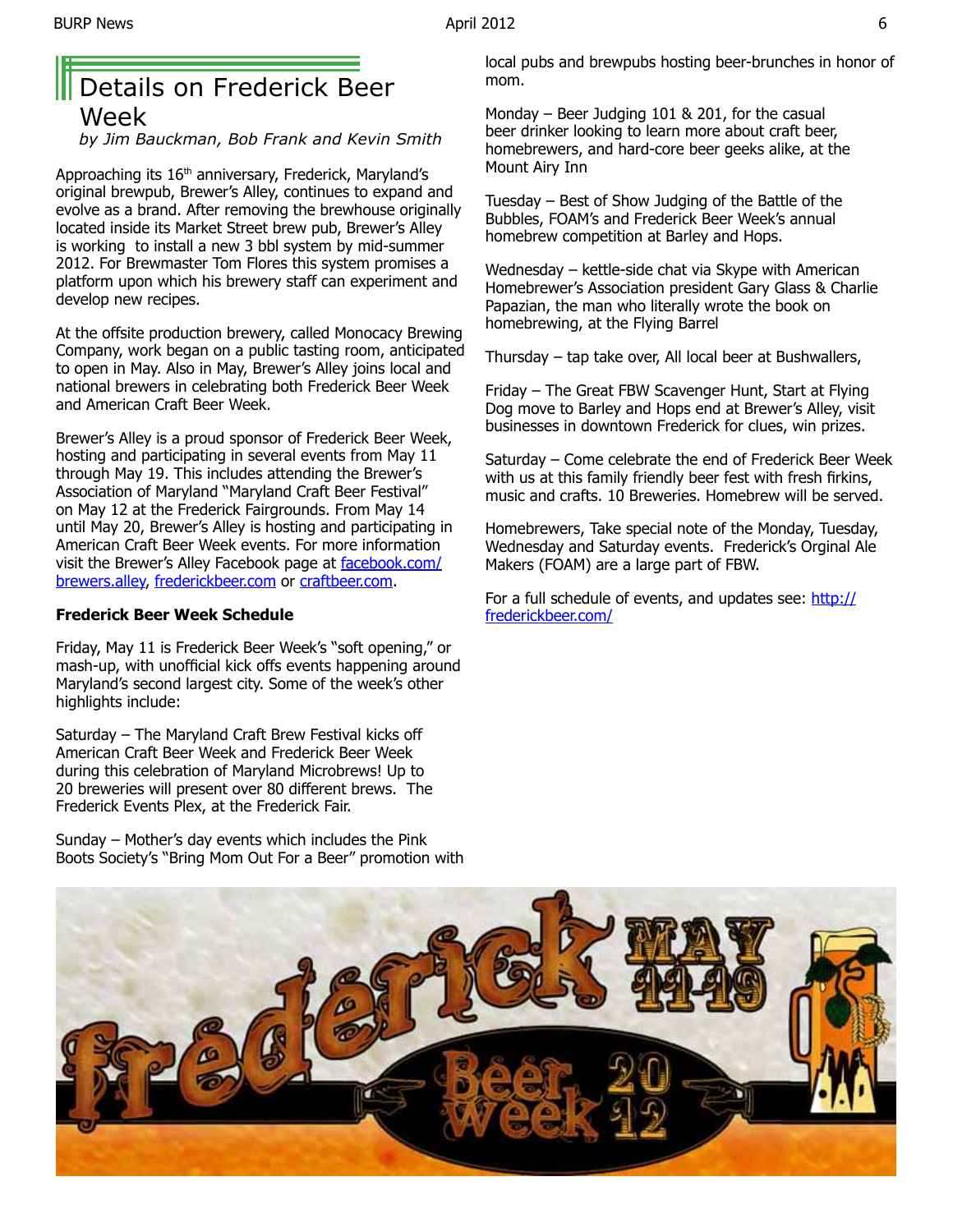## **2012 Sam Adams – DC101 – DC Homebrewers Club Competition**

*by Joshua Hubner*

Want to win an all expenses paid trip to Oktoberfest in Munich, Germany this fall? All you have to do is get brewing! Seriously.

We are coming up quickly upon the 2nd Annual Homebrew Competition sponsored by **Sam Adams | DC 101 | DC Homebrewers Clu**b and Derek at **myLHBS**!

The competition will be held at **RFD** on Saturday April 28th – that's just a few weeks away, but sooner than you think!

#### **How to Enter:**

- Fill out the entry form above and email it to joshua.hubner@gmail.com no later than Thursday, April 12th, 2012 at 11:59pm.

- This is a "best in show" competition with 1st, 2nd, and 3rd place overall winners, in addition to a crowd favorite. The judging guidelines are for appearance, aroma, flavor, mouthfeel and overall impressions.

- You may enter up to two (2) different beers into the competition, as long as each entry complies with the rules of this competition.

- Drop off three (3) unmarked and unlabeled 12oz bottles of each of your competition beer(s) to MyLHBS located at 6201 Leesburg Pike, Falls Church, VA (www.myLHBS. com, 703-241-3874). All entries must be received by 5pm on Saturday, April 21, 2012 at myLHBS. You must attach a copy of your entry form to your three bottles (rubber bands are preferable).

- For every entry in the competition, you must agree to set aside one full case (24-12oz bottles, 12-22oz bottles or a 2.5gal keg) of that beer. The 15 entries that make it to the final round judging will participate in the RFD event on April 28th and will serve their case of beer to the public.

- A 1st, 2nd and 3rd place winner will be announced at the competition on April 28th, along with a winner for the crowd favorite.

Other Rules:

- All beers entered must be brewed by you at home, i.e., no beers brewed on professional equipment and/or "brew on premise" breweries.

- You must commit to serving a full case at the final round  $c$ ompetition – think about it as a great way to get feedback on your beers from the public.

- If you make it to the final round, you will have the option to provide an additional 6-pack of your competition beer, which Sam Adams will enter for you in their summer Longshot competition (at their expense).

- Finalists will be contacted the week of April 23rd via email.

- Entry into this competition obligates disclosure of the recipe used to enter (including procedure) with the understanding that the winning recipes can be posted on the club's web forum for others to review. Please keep track of specific information, such as types and quantities of malt, hops, etc., and the type of yeast, batch size, original gravity, final gravity and brewing process.

#### **The Prizes:**

First: An all expense paid trip for you and a friend to Oktoberfest in Munich, Germany, Fall 2012.

Second: A home kegerator setup.

Third: Two tickets to the June 2012 SAVOR event here in DC.

Crowd Favorite: To be determined.

Sam Adams and DC 101 will hold a happy hour Home-Brew-BQ Kickoff event on April 12th from 6-8pm (location TBD), with happy hour specials and prizes. This will also be a drop off location for your entries. More detail coming soon at www.DC101.com and www.DCHomebrewers.com.

Cheers, and good brewing, Joshua Hubner President, DC Homebrewers Club

## **Earth Day Delmarva Bike Ride – April 21** *by Ralph Bucca*

For those of you brave enough to cross the bay bridge, I am sponsoring a flat 35-mile scenic bike ride on April 21. This ride will cross the Wicomico River twice on the only two free ferries in Maryland. It is a loop ride that will originate at my home in Mt Vernon, Maryland. The ride will begin approximately at noon, and will take about 4 hours. If the group is interested, we may include a visit to the Bordeleau Winery. This is a totally self-supported ride, as there are no commercial places, so bring your own water and snacks. For those interested in staying over Saturday night, I am offering yard and house camping as space permits. There will also be a Saturday night pot-luck supper, and a breakfast on Sunday morning. If interested, contact Ralph Bucca 410-651-1847, ver56non@hotmail.com